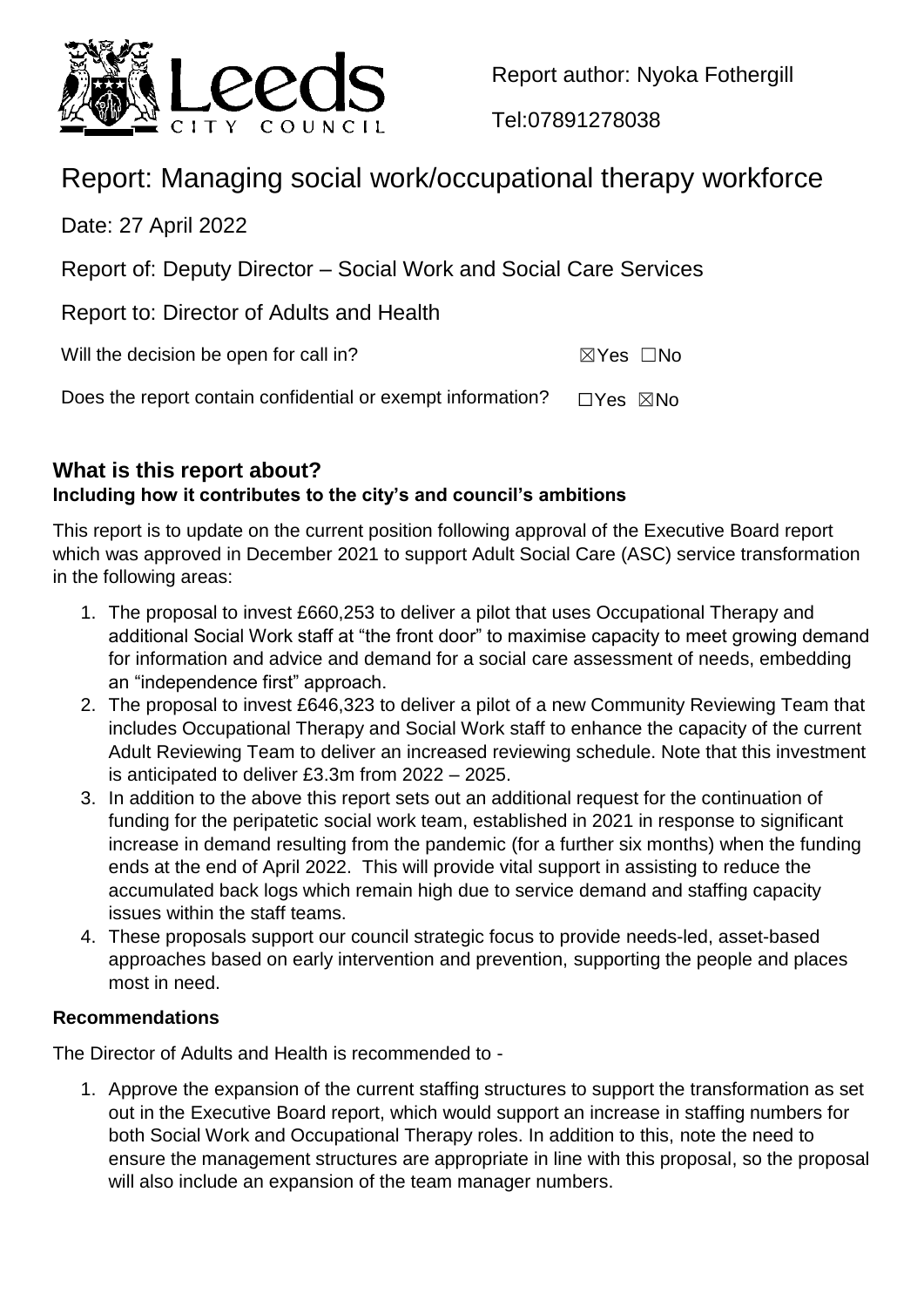2. Approve the variation to the contract (attached) to enable the continued funding of the Peri Team. The current funding ends on 29/04/22 and is not recurrent. This report is seeking ongoing funding for a further six months. The funding source for this to be from slippage on staffing budget caused by recruitment delays to the expansion of staffing structures outlined above.

Given the amounts involved in the recommendations, the first decision is a Key Decision and subject to call in. However, the second decision falls within the definition of a Significant Operational Decision and is not subject to call-in.

#### **Why is the proposal being put forward?**

- 1. The overall picture in Leeds is reflective of the national landscape following the impact of Covid on adult social care services.
- 2. Leeds has the second lowest numbers of social workers per 100,000 in comparison to other core cities, and 4th lowest when compared to CIPFA and regional authorities. This data does not account for the proportion of the Leeds social work numbers that are wellbeing workers (un-registered social workers), which when considered would put Leeds further below the average. The service currently has a 70:30 split of social workers and wellbeing workers.
- 3. The position for the OT service is also very similar to the above in terms of demand so their current staffing structures will also need to be expanded to support with the SW/OT skill mix required to deliver the transformation outlined in the Executive Board report. There are only 26wte registered Occupational Therapists and 15 Occupational Therapy Assistants working in the community teams, which is a very small resource for the current demand.
- 4. It is important to highlight that the budget action plans associated to the transformation proposals are at risk of not being delivered if the staffing capacity of the SW/OTservice areas are unable to expand or retain current staff numbers.

#### **What impact will this proposal have?**

| <b>Wards Affected:</b>            |             |                |  |
|-----------------------------------|-------------|----------------|--|
| Have ward members been consulted? | $\lnot$ Yes | $\boxtimes$ No |  |

- 1 This proposal will enable the adult social care service to reset service provision post Covid and support delivery of the associated budget action plans.
- 2 It will also support with the capacity and demand of the neighbourhood teams who are currently experiencing significant demand, due to the back logs that have accrued due to the staffing capacity issues experienced by all the teams.
- 3 The additional funding will enable the service to expand the skill mix of the current workforce; as well as enabling them to release staff to focus on the transformation activity that is required to achieve the proposed savings as set out in the executive report.
- 4 There will be an increase in reviewing activity that is focused on enablement to ensure that home care provision and high-cost placements are cost effective in meeting needs. In addition to this there will be a focus on maximising independence, which gives people the option to remain living in communities where this is appropriate to meet their desired outcomes.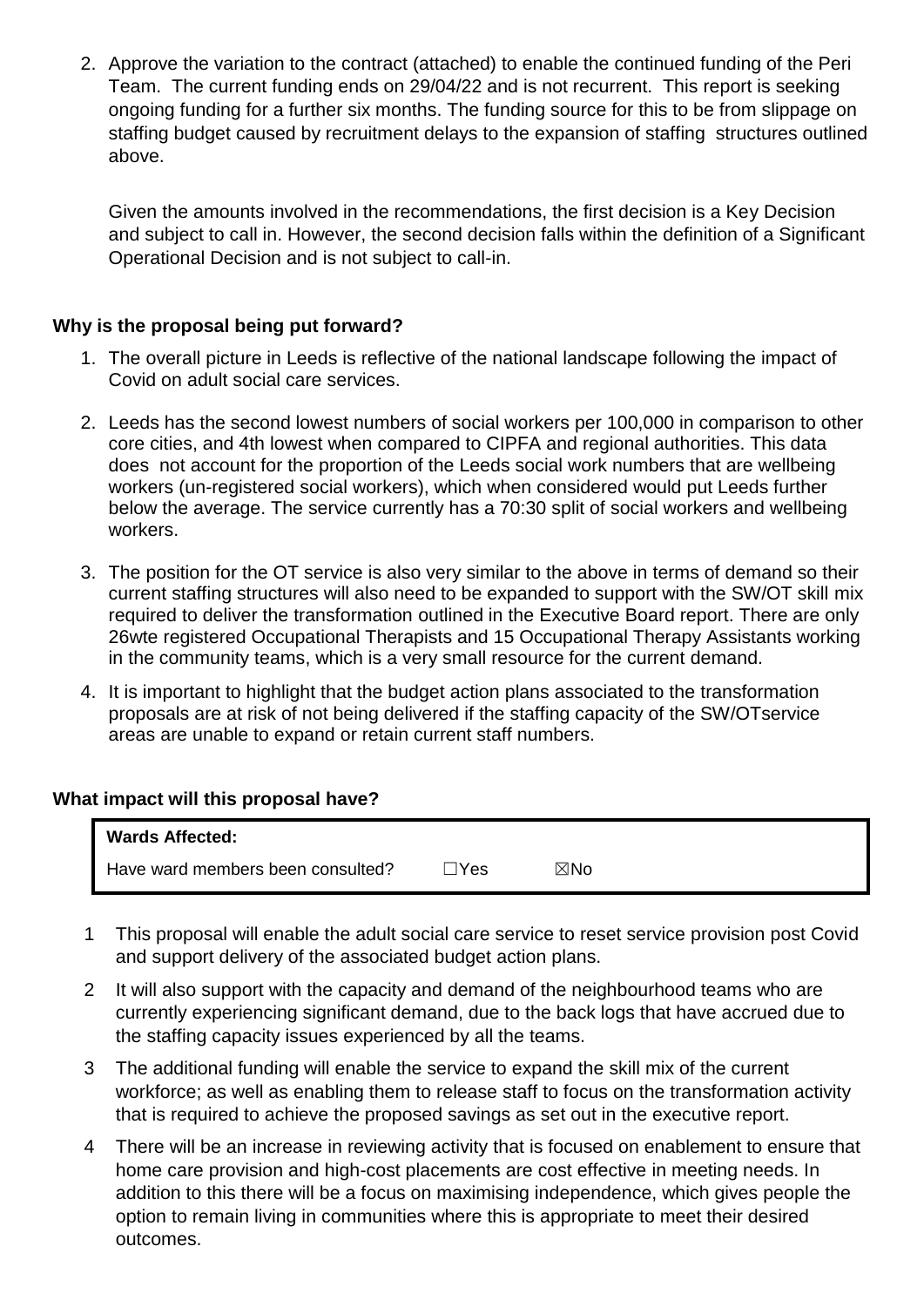5 Due to the high vacancy levels, it is important to note the current demand on the area teams workloads and the impact this is having on the health and wellbeing of staff. The proposed expansion of additional staff will assist with these pressures. It will all ensure that team sizes are manageable so managers can adequately support the growth in team sizes.

#### **What consultation and engagement has taken place?**

1. Consultation on this proposal has been made with Trade Union and HR and finance colleagues, also with the service managers who will be required to deliver the transformational activity.

#### **What are the resource implications?**

- 1. The exact staffing numbers are not yet confirmed so the report is seeking a decision that is flexible and enables this resource modelling to be undertaken alongside HR and finance colleagues so the post ID's can be created as posts are recruited to.
- 2. The value of the investment approved at Exec Board for the two transformation projects is £1,306,576 (£660,253 and £646,323 respectively) so the expansion would be within this previously approved funding amount. Continuation of the Peri Team for a further 6 months is £319,042.

#### **What are the legal implications?**

1. This is a key decision report as its over 500k, therefore subject to call in.

#### **What are the key risks and how are they being managed?**

- 1. The key risk is the non-delivery of the budget action plans, coupled with the cost implications of using agency staff to deliver the transformational activity, if the required posts can not be recruited to via a local authority contract.
- 2. Every effort is being made to ensure the LA contract is the first option for backfilling vacancies where possible.
- 3. There is a national recruitment/retention issue impacting on the social care workforce. Further discussions are being held at a regional level to address the issues aligned to the differential use of agency rates between local authorities.
- 4. The further funding of the Peri team will ensure the back logs are more manageable and the time to respond to referrals is managed in a more timely way.

#### **Does this proposal support the council's 3 Key Pillars?**

☒Inclusive Growth ☒Health and Wellbeing ☐Climate Emergency

- Supporting the city's economic recovery from COVID-19 and building longer-term economic resilience
- Ensuring support for the health and social care sector to respond to and recover from COVID-19
- Supporting self-care, with more people managing their own health conditions in the community
- Working as a system to ensure people get the right care, from the right people in the right place
- Strengthening digital and data 'Smart City' infrastructure and increasing digital inclusion